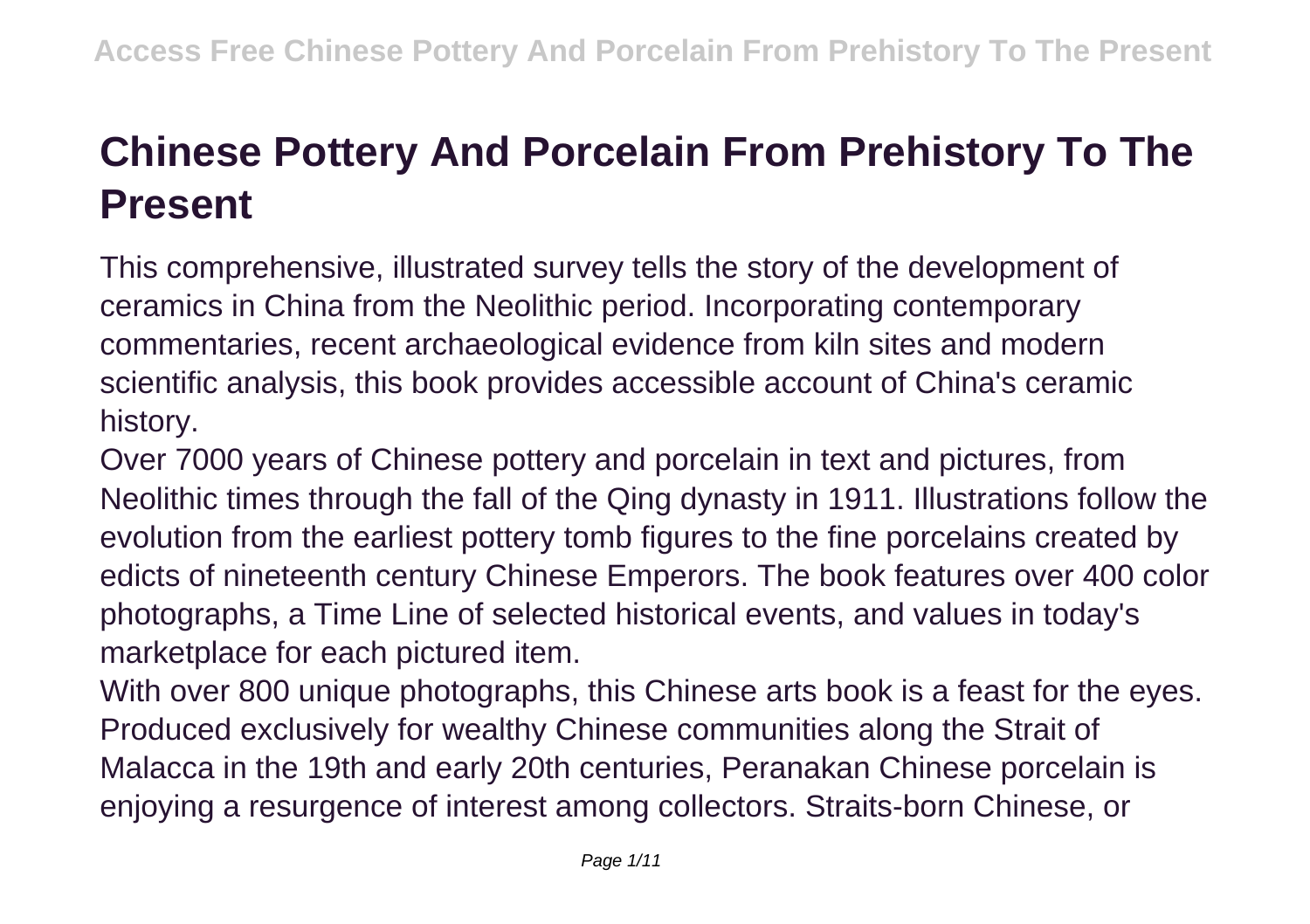Peranakans, in Penang, Malacca and Singapore, used this ornate and colorful enamelware on festive occasions such as weddings, birthdays, anniversaries and Chinese New Year. Peranakan Chinese Porcelain is richly illustrated and includes key information on reign marks and factory marks. In-depth discussion of the motifs, colors, forms and functions of Peranakan Chinese ceramics makes this an invaluable reference. Supporting photographs and text introduce related aspects of Peranakan culture including architecture, dress, cuisine and customs, making Peranakan Chinese Porcelain a wonderful contribution to the history of the Straits Chinese.

Description of Chinese Pottery and PorcelainBeing a Translation of the T?ao Shuo ...Chinese Pottery and PorcelainFrom Prehistory to the Present Please note that the content of this book primarily consists of articles available from Wikipedia or other free sources online. Pages: 59. Chapters: Chinese clay art, Chinese porcelain, Chinese ceramics, Chinese influences on Islamic pottery, Blue and white porcelain, Kraak porcelain, Celadon, Blanc de Chine, Chinese export porcelain, Porcelain Tower of Nanjing, Yixing clay, Tiger Cave Kiln, Percival David Foundation of Chinese Art, Chinese porcelain in European painting, Sancai, Jingdezhen ware, Yue ware, Longquan celadon, Qingbai ware, Fonthill Vase, Ding, Jun ware, Chinese Tongzhi ceramics, Proto-celadon, Page 2/11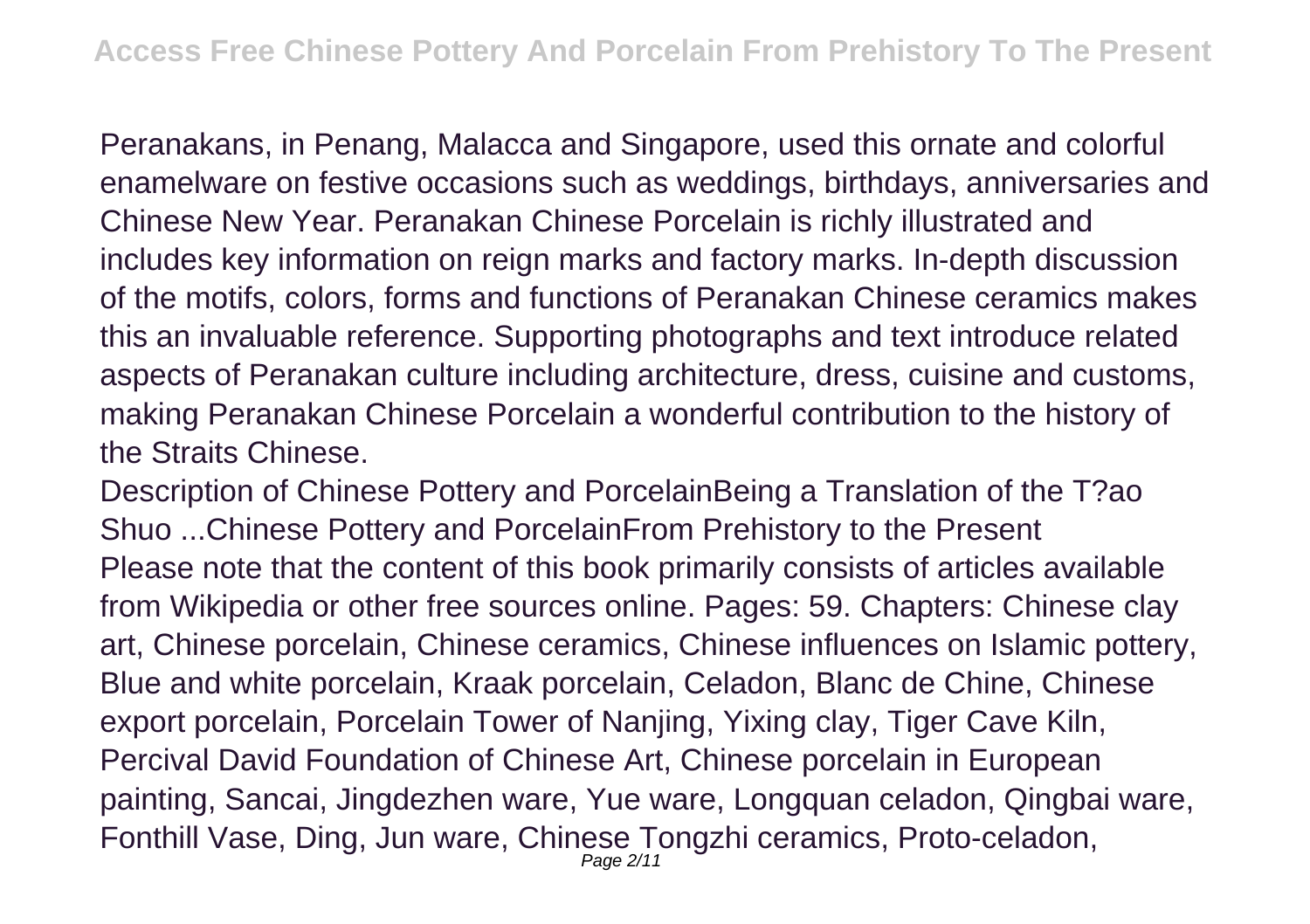Hunping, Kangxi transitional porcelain, Clay Figure Zhang, Ming presentation porcelain, Swatow ware, Tenkei blue-and-white ware, Meiyintang collection, David Sanctuary Howard, Ding ware, G ng, Green-glazed pottery, Zun, Truxton Bowl, Shiwan Ware, An hua, Cizhou ware, Yaozhou Kiln, Yingqing ware, Cochin ware, Canton porcelain. Excerpt: Chinese ceramic ware shows a continuous development since the pre-dynastic periods, and is one of the most significant forms of Chinese art. China is richly endowed with the raw materials needed for making ceramics. The first types of ceramics were made during the Palaeolithic era. Chinese Ceramics range from construction materials such as bricks and tiles, to hand-built pottery vessels fired in bonfires or kilns, to the sophisticated Chinese porcelain wares made for the imperial court. China had a monopoly on porcelain production until relatively recently, and porcelain is also often called "china" in English. A qingbai porcelain vase, bowl, and model of a granary with transparent blue-toned glaze, from the period of the Song Dynasty (960-1279 AD).Porcelain "it is a collective term comprising all ceramic ware that is white and translucent, no matter what ingredients are used to make it or to what use it is put." The Chinese tradition recognizes two primary categories of ceramics, highfired and low-fired . The oldest Chinese...

Excerpt from Chinese Pottery and Porcelain, Vol. 2: An Account of the Potter's Art in Page 3/11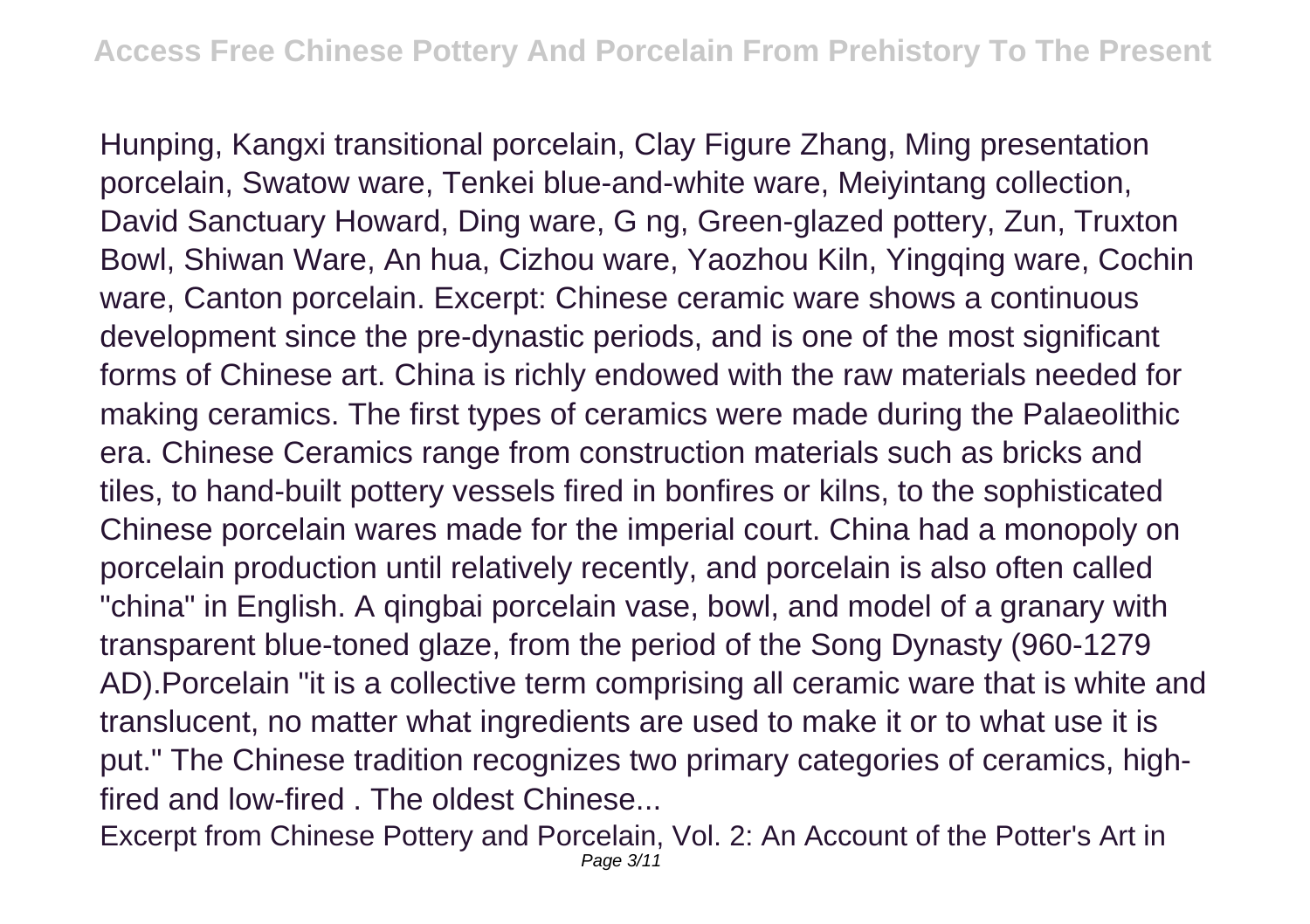China From Primitive Times to the Present Day; Ming and Ch'ing Porcelain From this time onward there is no lack of information on the nature of the Imperial wares made during the various reigns, but it must be remembered that the Chinese descriptions are in almost every case confined to the Imperial porcelains, and we are left to assume that the productions of the numerous private kilns followed the same lines, though in the earlier periods, at any rate, we are told that they were inferior in quality and finish. About the Publisher Forgotten Books publishes hundreds of thousands of rare and classic books. Find more at www.forgottenbooks.com This book is a reproduction of an important historical work. Forgotten Books uses state-of-the-art technology to digitally reconstruct the work, preserving the original format whilst repairing imperfections present in the aged copy. In rare cases, an imperfection in the original, such as a blemish or missing page, may be replicated in our edition. We do, however, repair the vast majority of imperfections successfully; any imperfections that remain are intentionally left to preserve the state of such historical works.

This work has been selected by scholars as being culturally important, and is part of the knowledge base of civilization as we know it. This work was reproduced from the original artifact, and remains as true to the original work as possible. Therefore, you will see the original copyright references, library stamps (as most of these works have been housed in our most important libraries around the world), and other notations in the work.This work is in the public domain in the United States of America, and possibly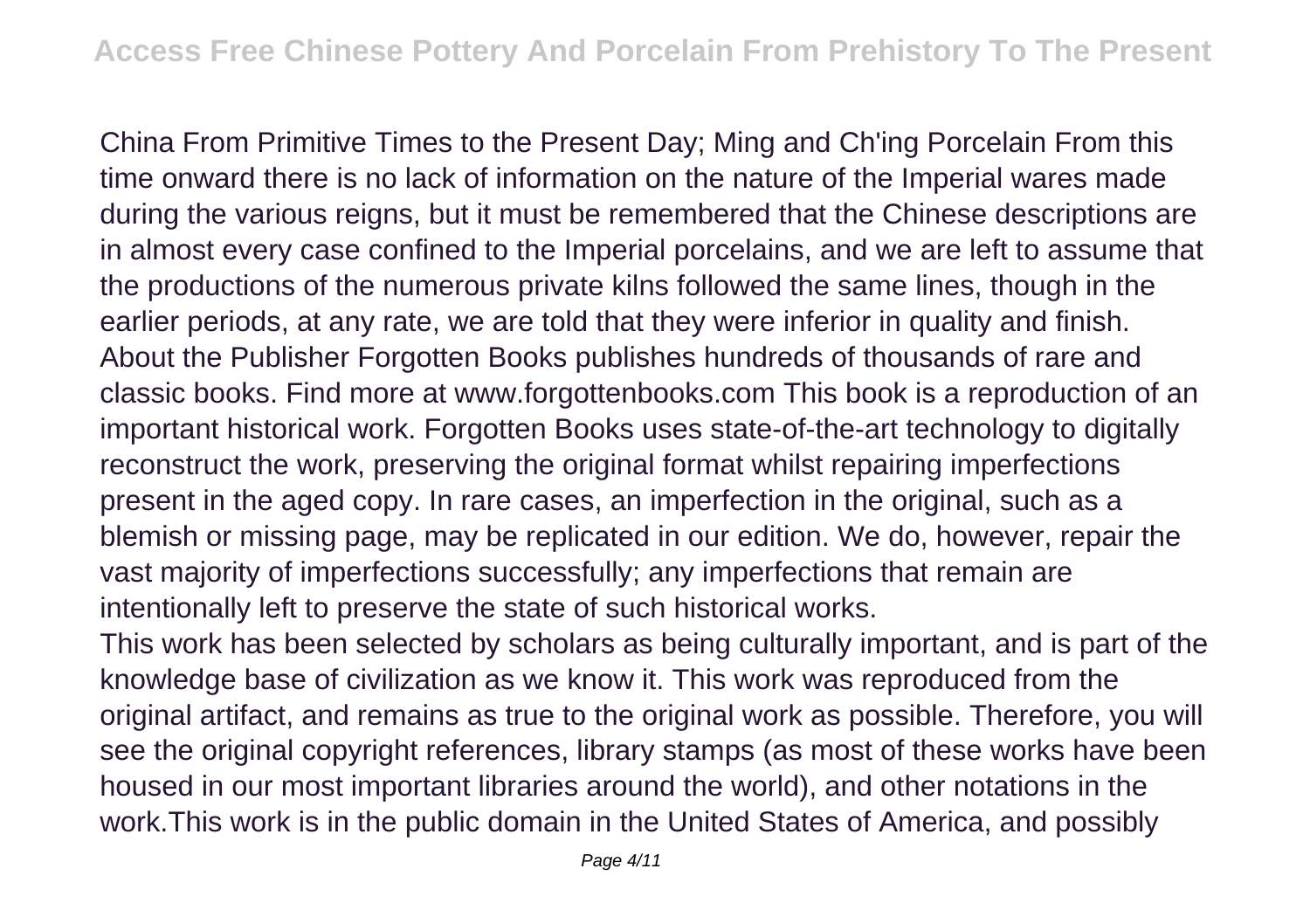other nations. Within the United States, you may freely copy and distribute this work, as no entity (individual or corporate) has a copyright on the body of the work.As a reproduction of a historical artifact, this work may contain missing or blurred pages, poor pictures, errant marks, etc. Scholars believe, and we concur, that this work is important enough to be preserved, reproduced, and made generally available to the public. We appreciate your support of the preservation process, and thank you for being an important part of keeping this knowledge alive and relevant. Excerpt from Chinese Pottery and Porcelain: An Account of the Potter's Art in China From Primitive Times to the Present Day Fig. 1. - Tripod Incense Vase with ribbed sides white pottery with deep blue glaze, outside encrusted with iridescence. Fig. 2. - Amphora of light coloured pottery with splashed glaze. Fig. 3. - Ewer of hard white porcellanous ware with deep purple glaze. About the Publisher Forgotten Books publishes hundreds of thousands of rare and classic books. Find more at www.forgottenbooks.com This book is a reproduction of an important historical work. Forgotten Books uses state-of-the-art technology to digitally reconstruct the work, preserving the original format whilst repairing imperfections present in the aged copy. In rare cases, an imperfection in the original, such as a blemish or missing page, may be replicated in our edition. We do, however, repair the vast majority of imperfections successfully; any imperfections that remain are intentionally left to preserve the state of such historical works.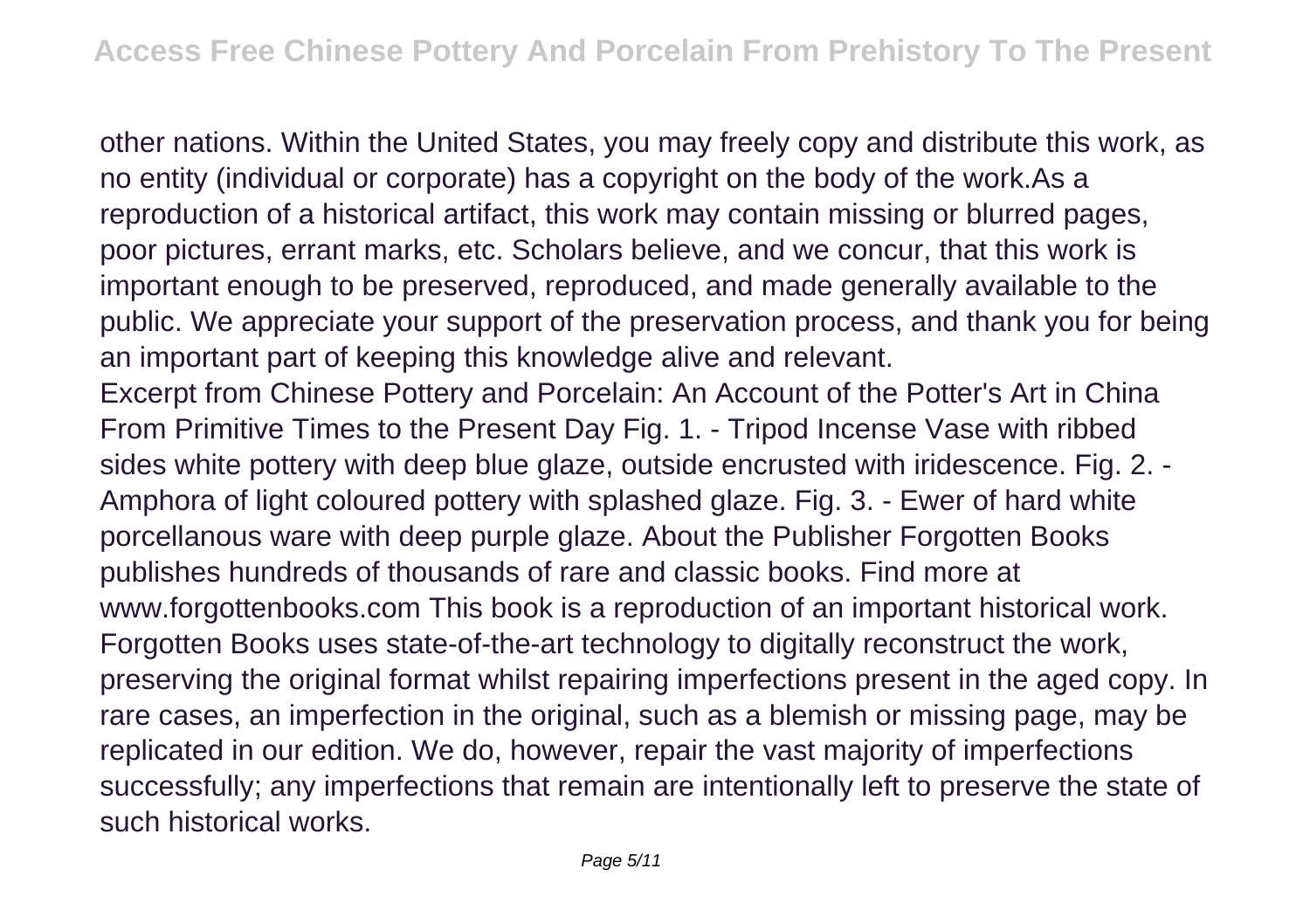Among the most revered and beloved artworks in China are ceramics—sculptures and vessels that have been utilized to embellish tombs, homes, and studies, to drink tea and wine, and to convey social and cultural meanings such as good wishes and religious beliefs. Since the eighth century, Chinese ceramics, particularly porcelain, have played an influential role around the world as trade introduced their beauty and surpassing craft to countless artists in Europe, America, and elsewhere. Spanning five millennia, the Metropolitan Museum's collection of Chinese ceramics represents a great diversity of materials, shapes, and subjects. The remarkable selections presented in this volume, which include both familiar examples and unusual ones, will acquaint readers with the prodigious accomplishments of Chinese ceramicists from Neolithic times to the modern era. As with previous books in the How to Read series, How to Read Chinese Ceramics elucidates the works to encourage deeper understanding and appreciation of the meaning of individual pieces and the culture in which they were created. From exquisite jars, bowls, bottles, and dishes to the elegantly sculpted Chan Patriarch Bodhidharma and the gorgeous Vase with Flowers of the Four Seasons, How to Read Chinese Ceramics is a captivating introduction to one of the greatest artistic traditions in Asian culture.

This is a survey of the development of Chinese ceramics from the Neolithic period to the present day. Assessing the roles pottery has played throughout the history of China, this book also discusses its impact on the ceramic industries of the rest of the world.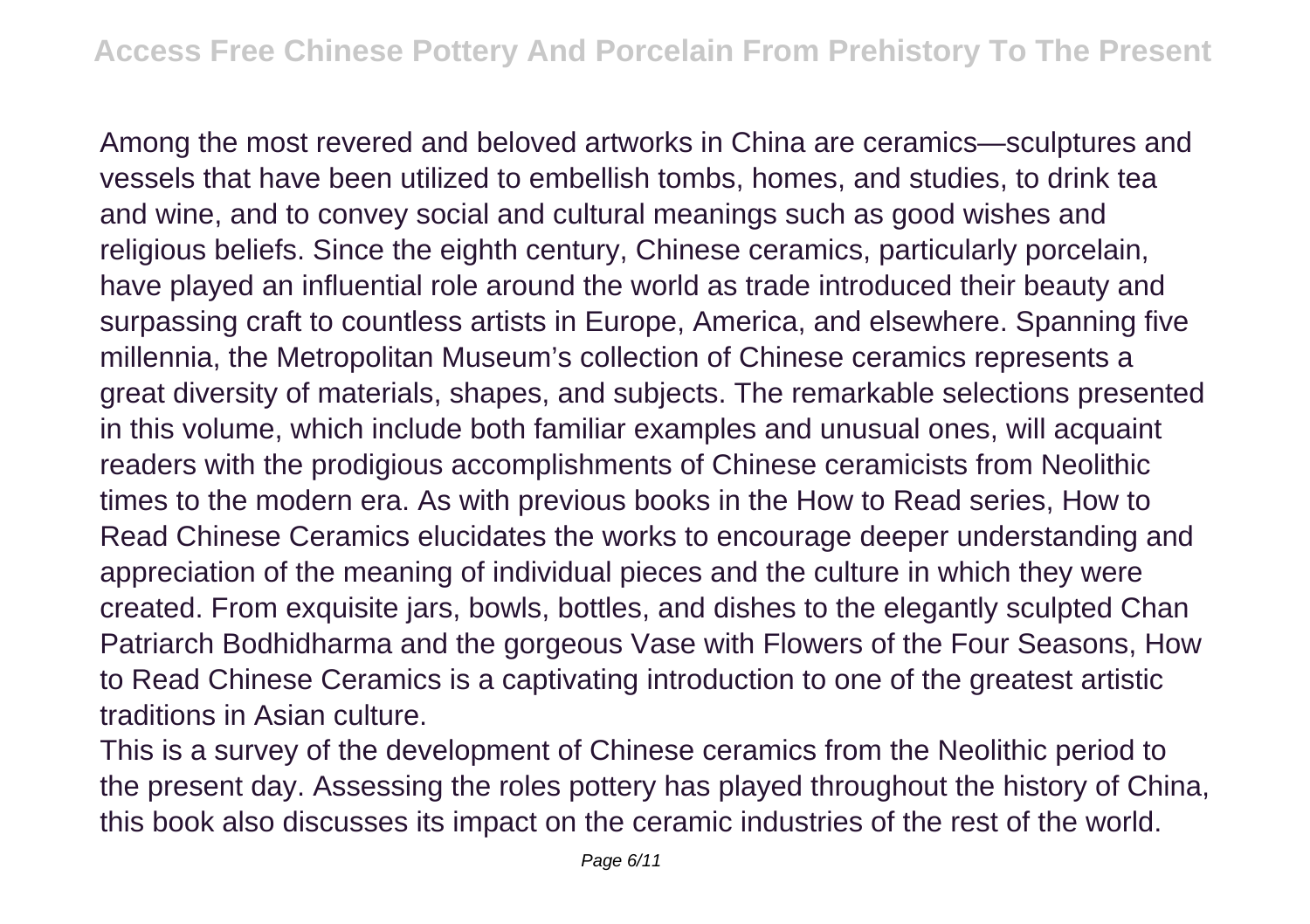This work has been selected by scholars as being culturally important, and is part of the knowledge base of civilization as we know it. This work was reproduced from the original artifact, and remains as true to the original work as possible. Therefore, you will see the original copyright references, library stamps (as most of these works have been housed in our most important libraries around the world), and other notations in the work. This work is in the public domain in the United States of America, and possibly other nations. Within the United States, you may freely copy and distribute this work, as no entity (individual or corporate) has a copyright on the body of the work. As a reproduction of a historical artifact, this work may contain missing or blurred pages, poor pictures, errant marks, etc. Scholars believe, and we concur, that this work is important enough to be preserved, reproduced, and made generally available to the public. We appreciate your support of the preservation process, and thank you for being an important part of keeping this knowledge alive and relevant.

Throughout China's long history ceramic products have been very much a part of people's lives. This book takes the reader through the rich history of Chinese ceramics, from primitive pottery to the delicate porcelain for which China is famed, complemented by full color illustrations throughout.

This book is an easy reference book and starts with an introduction on the matter of Chinese porcelain on the first pages. Later on the book comes with explanation on the symbolism of Chinese porcelain and the 40 Chinese heroes of Wushuangpu and their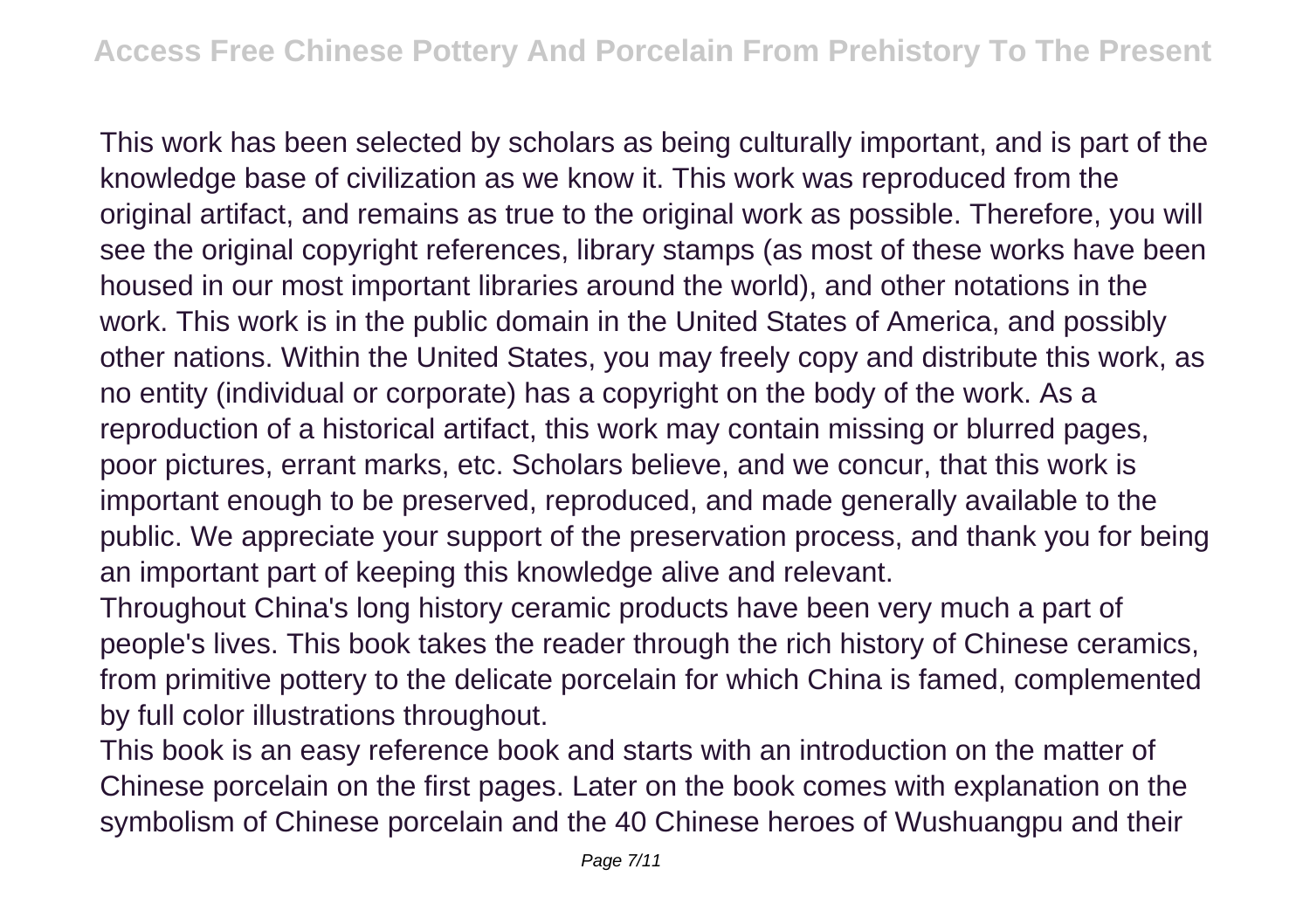poems. This book contains 76 pages (inclusive two covers) with 150 decoration implementations. Pictures with explanation of 100 symbols, the 45 most important Chinese porcelain marks and 40 unique Chinese peerless hero's with poem (WuShuangPu). Further this book has 20 objects from the private collection of Arno Jacobs. A total of about 200 colored pictures of porcelain pieces or related items. This third book is a replacement of the other two books, with some more information and corrections. Text in English and Dutch

Excerpt from Description of Chinese Pottery and Porcelain: Being a Translation of the Tao Shuo; With Introduction, Notes, and Bibliography The translation of the Tao Shuo, now for the first time published in its entirety, was completed by Dr. Bushell in 1891, and has been printed with little alteration from the MS. as he then left it. Of the twentyone figures with which he contemplated illustrating the work, eighteen were to be taken (see pp. xi, xvii) from the sixteenth-century Manuscript Catalogue of porcelain by Hsiang Yuan-P'ien. This work was published by Dr. Bushell in 1908 (Chinese Porcelain of Different Dynasties: eighty-three plates in colour by W. Griggs; with the Chinese text reproduced by line-blocks, and an introduction, translation, and commentary: Clarendon Press). It may be mentioned that a set of Chinese illustrations of the manufacture of porcelain similar in style to those described on pp. 7-30 is reproduced in Stanislas Julien's Histoire et Fabrication de la Porcelaine Chinoise, Paris, 1856. They are only fourteen in number instead of the twenty described in the text of T'ao Shuo; those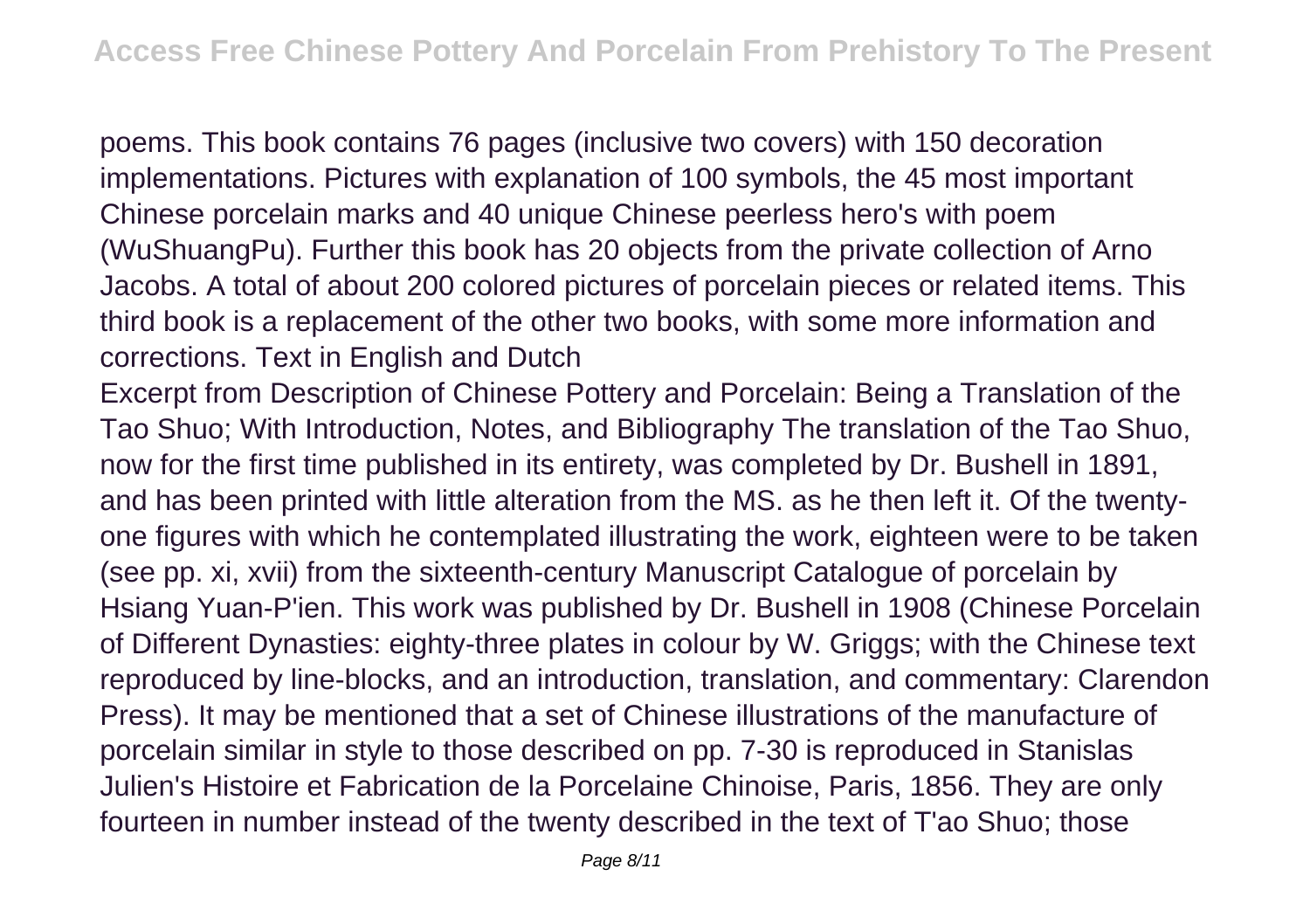wanting being Nos. 3, 8, 12 (which bears the same title as 7), 14, 19 and 20. Two of the remaining three have been reproduced in Cosmo Monkhouse's History and Description of Chinese Porcelain, 1901, and in Dr. Bushell's South Kensington Museum Handbook, Chinese Art, 1906. The Lettres du Pere d'Entrecolles mentioned on p. ix have been added in an Appendix. The text has been printed, practically without alteration, from a copy of the Lettres Édifiantes in the British Museum. About the Publisher Forgotten Books publishes hundreds of thousands of rare and classic books. Find more at www.forgottenbooks.com This book is a reproduction of an important historical work. Forgotten Books uses state-of-the-art technology to digitally reconstruct the work, preserving the original format whilst repairing imperfections present in the aged copy. In rare cases, an imperfection in the original, such as a blemish or missing page, may be replicated in our edition. We do, however, repair the vast majority of imperfections successfully; any imperfections that remain are intentionally left to preserve the state of such historical works.

Information on "origins and development of the Chinese written language" precedes the extensive catalog of marks, including marks in regular kaishu script, marks in zhuanshu seal scripts, symbols used as marks, directory of marks, and list of potters. Chinese pottery and porcelain have played their specific role in propelling the history of world civilization forward, with China recognized as the "home of porcelain". One needs only to witness the name "china" as synonymous for porcelain. China is among the first countries in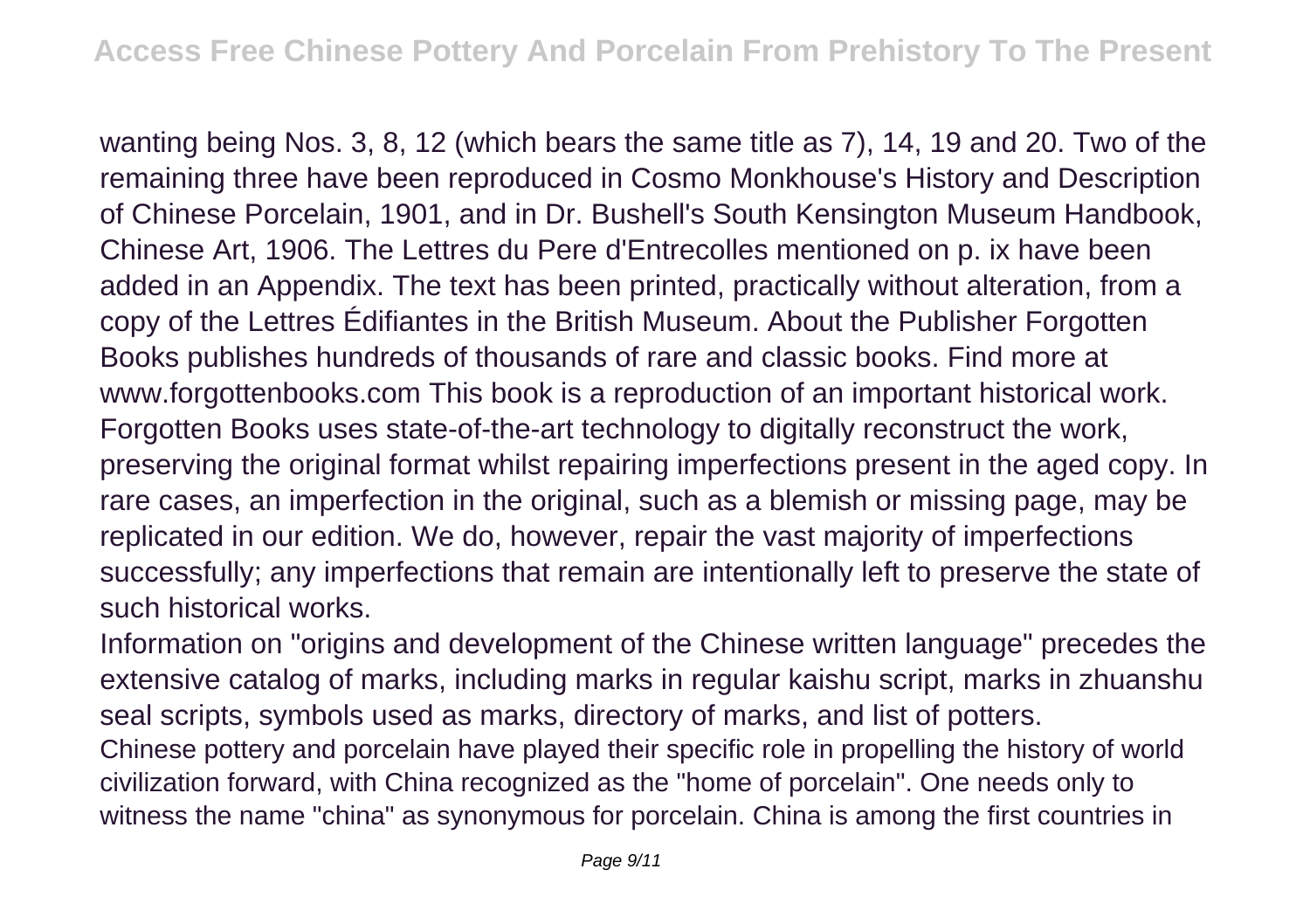the world to use pottery, while her ancient invention, porcelain, has throughout the ages and the world been admired and valued for its use and beauty.--Introduction.

This book describes the production of porcelain of the Qing Dynasty, setting it against a broad historical and political background. It covers pieces made for the imperial court, as well as those in wider use. Information on techniques and on kiln construction is linked with descriptions of the personalities behind the industry, and clear photographs of makers marks are included.

Reviews Chinese ceramics that were created from the Paleolithic era through the end of the Qing dynasty in 1911, discussing the materials, decoration, and function of each piece. With dozens of detailed color photographs and readable text, this Chinese art and culture book is an excellent introduction to this treasured craft. Chinese ceramics, a form of fine art dating back to the primitive days, range from construction materials such as bricks and tiles, handbuilt pottery vessels fired in bonfires or kilns, to the sophisticated porcelain wares made for the imperial court. The technique of making ceramics saw its heyday in the Tang and Song dynasties. and continued its development into a highly sophisticated form during the Qing dynasty, with multiple varieties, refined craftwork and diversified shapes and patterns. It gradually became the key commodity in China's export trade and gained so much popularity all over the world that it has become known by the name of its motherland—china. Presents 50 selected highlights of this world-renowned collection ... The accompanying text gives brief details and draws out their most significant features"--Cover flap. Illustrated guide to the major forms of Chinese porcelain art from prehistory to the